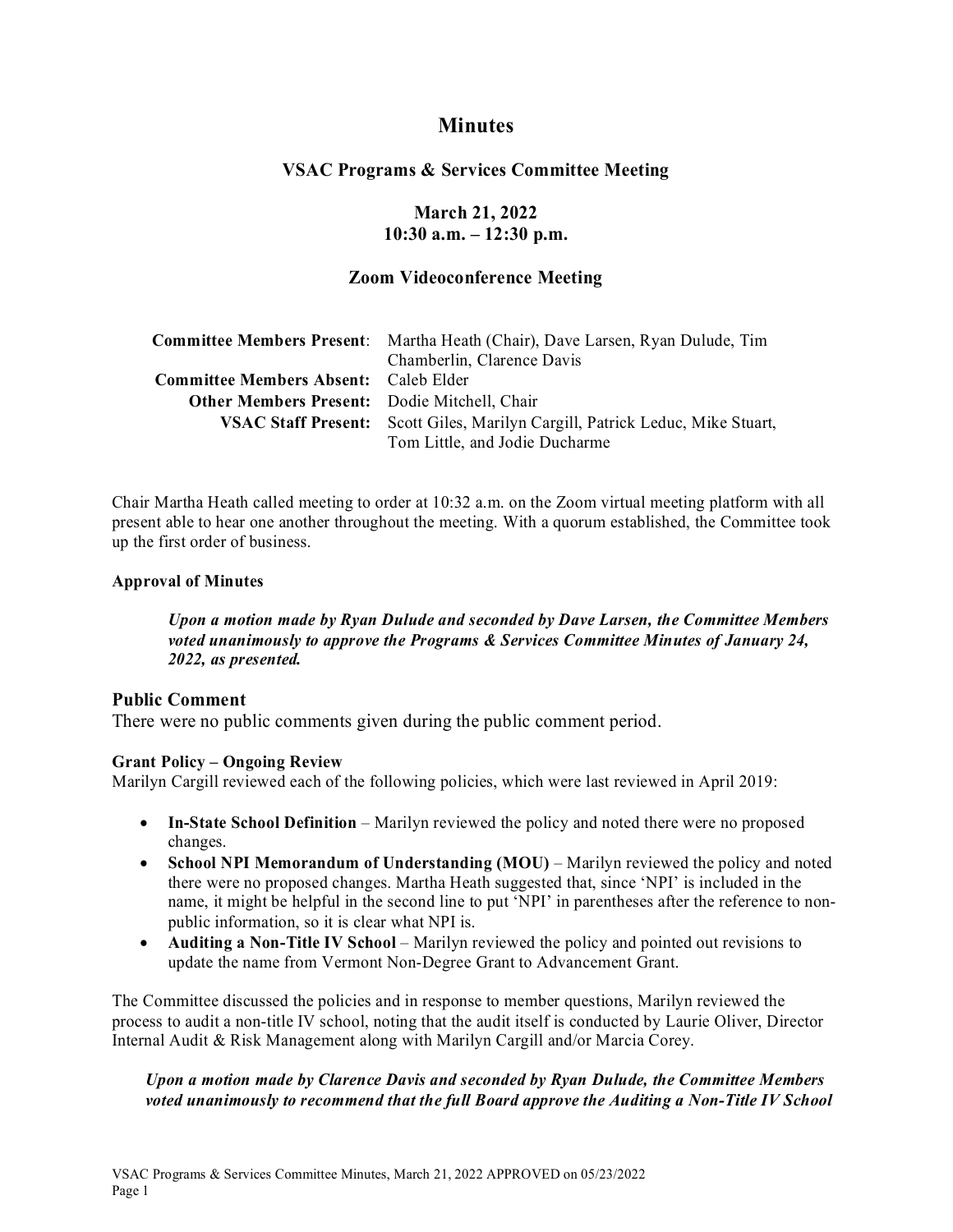#### *and School NPI Memorandum of Understanding (MOU) policies, as amended, and the In-State School Definition, as written.*

#### **Maximum Income Cutoff for '22-'23**

Martha transitioned Members to the annual Expected Family Contribution Cutoff review. Marilyn Cargill reviewed the previously distributed Family Income Cutoff for Grant Eligibility document and responded to Member questions.

*Upon a motion made by Dave Larsen and seconded by Ryan Dulude, the Committee Members voted unanimously to maintain the income cutoff for Fiscal Year 2023, as presented.* 

# **Maximum Parent/Student Contribution Cutoff for '22-'23**

The Committee reviewed and discussed the previously distributed Family Contribution Cap for Grant Eligibility document.

*Upon a motion made by Ryan Dulude and seconded by Clarence Davis, the Committee Members voted unanimously to approve the Parent/Student Contribution Cutoff for Fiscal Year 2023, as presented.*

# **Special Topic – Divorce Families**

Marilyn Cargill reviewed the Divorce Families policy, noting that this policy is one of the most difficult to enforce and is often seen as a significant barrier for the student. Marilyn also pointed out that schools do not have divorce policies, so it is hard for them to provide a grant estimate to students in this situation. Marilyn recommended that the Committee consider terminating this policy. The Committee engaged in a discussion, during which Marilyn responded to member questions.

#### *Upon a motion made by Ryan Dulude and seconded by Dave Larsen, the Committee Members voted to recommend that the full Board approve to terminate the Divorce Families policy, as presented.*

#### **Operations Updates**

Marilyn Cargill briefed the Committee on the following efforts:

- Grants and what we are seeing for FY'23
- Early Childhood Education Scholarship
- Public Service Loan Forgiveness Expansion
- Standing Reports

Marilyn Cargill and Mike Stuart provided an update on In-School Refinance.

Scott Giles drew the Committee's attention to the private loan volume reports, noting that the volume for out of state schools has increased while volume for Vermont schools has declined, likely as a result of the stimulus funding made available to students at Vermont schools.

Marilyn reminded the Committee that we will be seeking permission from them at the April meeting to set grant funding levels prior to the first awarding.